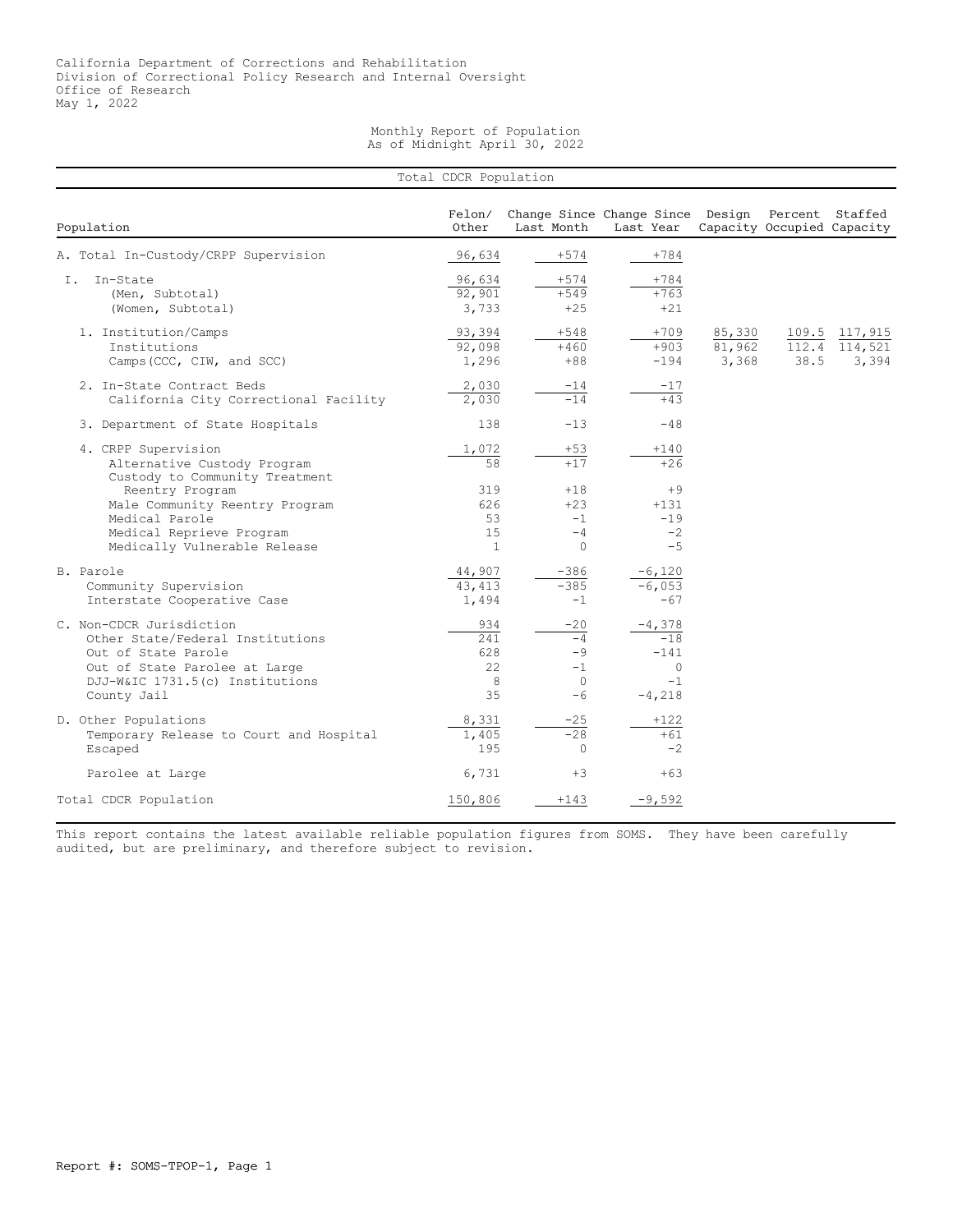## Monthly Report of Population As of Midnight April 30, 2022

## Monthly Institution Population Detail

| Institutions                                         | Felon/ | Design   | Percent  | Staffed  |
|------------------------------------------------------|--------|----------|----------|----------|
|                                                      | Other  | Capacity | Occupied | Capacity |
| Avenal State Prison (ASP)                            | 3,907  | 2,909    | 134.3    | 4,387    |
| Calipatria State Prison (CAL)                        | 2,657  | 2,308    | 115.1    | 3,451    |
| California Correctional Center (CCC)                 | 1,752  | 3,377    | 51.9     | 3,427    |
| California Correctional Institution (CCI)            | 3,118  | 2,172    | 143.6    | 3,299    |
| Central California Women's Facility (CCWF)           | 2,204  | 1,990    | 110.8    | 3,068    |
| Centinela State Prison (CEN)                         | 2,903  | 2,308    | 125.8    | 3,446    |
| California Health Care Facility - Stockton (CHCF)    | 2,182  | 2,953    | 73.9     | 2,951    |
| California Institution for Men (CIM)                 | 2,672  | 2,736    | 97.7     | 4,226    |
| California Institution for Women (CIW)               | 1,002  | 1,281    | 78.2     | 1,777    |
| California Men's Colony (CMC)                        | 3,314  | 3,816    | 86.8     | 4,407    |
| California Medical Facility (CMF)                    | 1,950  | 2,318    | 84.1     | 2,888    |
| California State Prison, Corcoran (COR)              | 3,419  | 3,115    | 109.8    | 4,476    |
| California Rehabilitation Center (CRC)               | 2,308  | 2,380    | 97.0     | 3,162    |
| Correctional Training Facility (CTF)                 | 3,983  | 2,800    | 142.3    | 4,138    |
| Chuckawalla Valley State Prison (CVSP)               | 2,348  | 1,738    | 135.1    | 2,598    |
| Folsom State Prison (FOL)                            | 2,731  | 2,065    | 132.3    | 3,078    |
| Folsom Women's Facility (FWF)                        | 216    | 403      | 53.6     | 530      |
| High Desert State Prison (HDSP)                      | 2,363  | 2,324    | 101.7    | 2,711    |
| Ironwood State Prison (ISP)                          | 1,992  | 2,200    | 90.5     | 3,300    |
| Kern Valley State Prison (KVSP)                      | 3,195  | 2,448    | 130.5    | 3,622    |
| California State Prison, Los Angeles County (LAC)    | 2,640  | 2,300    | 114.8    | 3,275    |
| Mule Creek State Prison (MCSP)                       | 3,842  | 3,284    | 117.0    | 4,105    |
| North Kern State Prison (NKSP)                       | 4,075  | 2,694    | 151.3    | 4,011    |
| Pelican Bay State Prison (PBSP)                      | 1,817  | 2,380    | 76.3     | 3,361    |
| Pleasant Valley State Prison (PVSP)                  | 2,560  | 2,308    | 110.9    | 3,433    |
| RJ Donovan Correctional Facility (RJD)               | 3,340  | 2,992    | 111.6    | 4,086    |
| California State Prison, Sacramento (SAC)            | 1,915  | 1,828    | 104.8    | 2,577    |
| California Substance Abuse Treatment Facility (SATF) | 4,443  | 3,424    | 129.8    | 5,111    |
| Sierra Conservation Center (SCC)                     | 2,659  | 3,404    | 78.1     | 4,250    |
| California State Prison, Solano (SOL)                | 3,243  | 2,594    | 125.0    | 3,882    |
| San Quentin State Prison (SQ)                        | 3,158  | 3,084    | 102.4    | 3,984    |
| Salinas Valley State Prison (SVSP)                   | 2,862  | 2,452    | 116.7    | 3,509    |
| Valley State Prison (VSP)                            | 2,947  | 1,961    | 150.3    | 2,942    |
| Wasco State Prison (WSP)                             | 3,677  | 2,984    | 123.2    | 4,447    |
| Institution Total                                    | 93,394 | 85,330   | 109.5    | 117,915  |